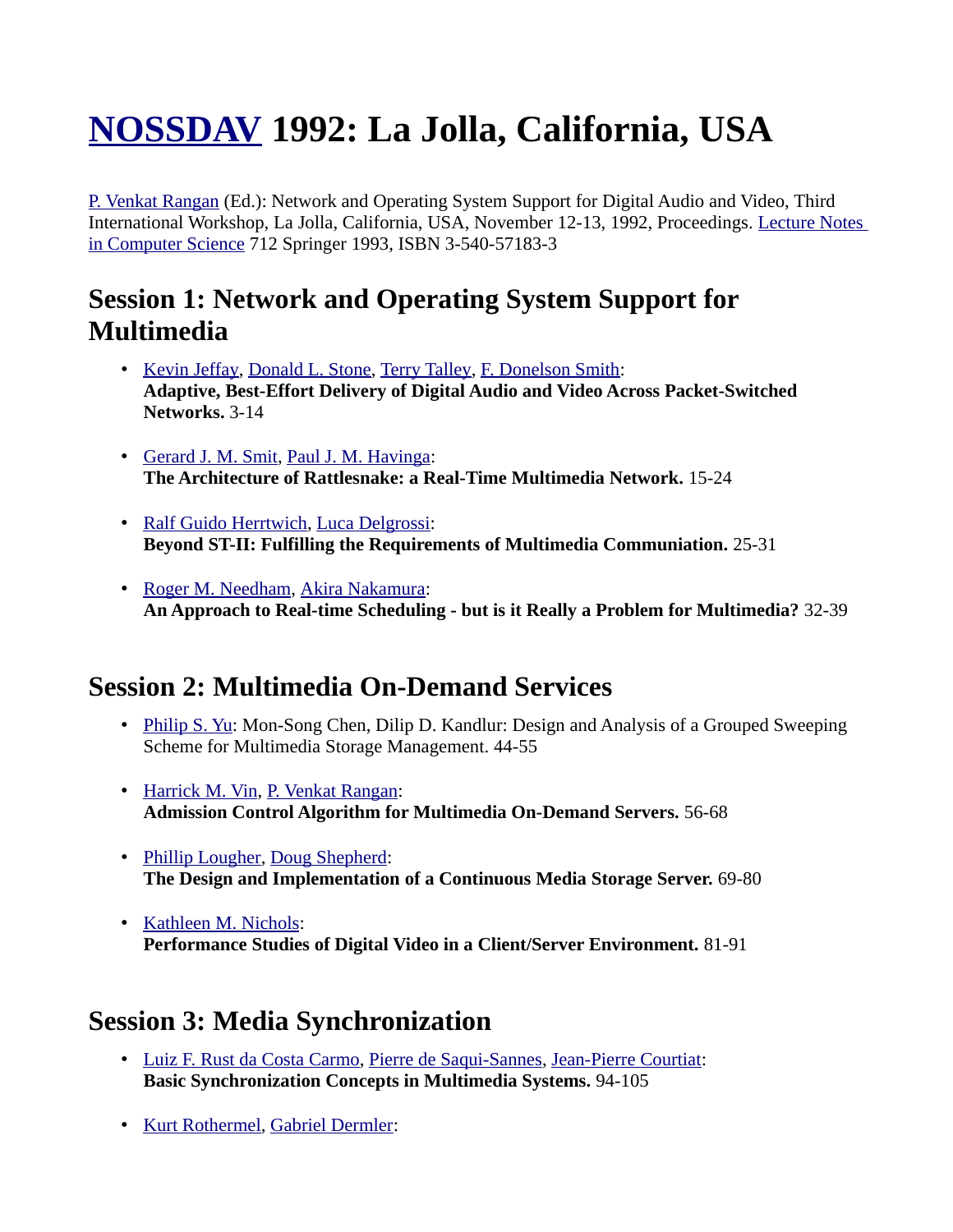**Synchronization in Joint-Venture Environments.** 106-118

• [Dick C. A. Bulterman:](http://www.informatik.uni-trier.de/~ley/db/indices/a-tree/b/Bulterman:Dick_C=_A=.html)

**Synchronization of Multi-Sourced Multimedia Data for Heterogeneous Target Systems.**  119-129

• [Thomas D. C. Little,](http://www.informatik.uni-trier.de/~ley/db/indices/a-tree/l/Little:Thomas_D=_C=.html) [F. Kao:](http://www.informatik.uni-trier.de/~ley/db/indices/a-tree/k/Kao:F=.html) **An Intermedia Skew Control System for Multimedia Data Presentation.** 130-141

## **Session 4: Distributed Multimedia Systems**

- • [Mark Moran,](http://www.informatik.uni-trier.de/~ley/db/indices/a-tree/m/Moran:Mark.html) [Riccardo Gusella:](http://www.informatik.uni-trier.de/~ley/db/indices/a-tree/g/Gusella:Riccardo.html) **System Support for Efficient Dynamically-Configurable Multi-Party Interactive Multimedia Applications.** 143-156
- • [Darren New,](http://www.informatik.uni-trier.de/~ley/db/indices/a-tree/n/New:Darren.html) [Jonathan Rosenberg,](http://www.informatik.uni-trier.de/~ley/db/indices/a-tree/r/Rosenberg:Jonathan.html) [Gil Cruz,](http://www.informatik.uni-trier.de/~ley/db/indices/a-tree/c/Cruz:Gil.html) [Thomas Judd:](http://www.informatik.uni-trier.de/~ley/db/indices/a-tree/j/Judd:Thomas.html) **Requirements for Network Delivery of Stored Interactive Multimedia.** 157-163
- • [Rusti Baker,](http://www.informatik.uni-trier.de/~ley/db/indices/a-tree/b/Baker:Rusti.html) [Alan Downing,](http://www.informatik.uni-trier.de/~ley/db/indices/a-tree/d/Downing:Alan.html) [Kate Finn,](http://www.informatik.uni-trier.de/~ley/db/indices/a-tree/f/Finn:Kate.html) [Earl Rennison,](http://www.informatik.uni-trier.de/~ley/db/indices/a-tree/r/Rennison:Earl.html) [DooHyun David Kim,](http://www.informatik.uni-trier.de/~ley/db/indices/a-tree/k/Kim:DooHyun_David.html) [Young Hwan](http://www.informatik.uni-trier.de/~ley/db/indices/a-tree/l/Lim:Young_Hwan.html)  [Lim:](http://www.informatik.uni-trier.de/~ley/db/indices/a-tree/l/Lim:Young_Hwan.html) **Multimedia Processing Model for a Distributed Multimedia I/O System.** 164-175
- • [Mauricio Arango,](http://www.informatik.uni-trier.de/~ley/db/indices/a-tree/a/Arango:Mauricio.html) [Michael Kramer,](http://www.informatik.uni-trier.de/~ley/db/indices/a-tree/k/Kramer:Michael.html) [Steven L. Rohall,](http://www.informatik.uni-trier.de/~ley/db/indices/a-tree/r/Rohall:Steven_L=.html) [Lillian Ruston,](http://www.informatik.uni-trier.de/~ley/db/indices/a-tree/r/Ruston:Lillian.html) [Abel Weinrib:](http://www.informatik.uni-trier.de/~ley/db/indices/a-tree/w/Weinrib:Abel.html) **Enhancing the Touring Machine API to Support Integrated Digital Transport.** 176-182

# **Session 5: Network and Operating Systems for Multimedia**

- • [Hui Zhang,](http://www.informatik.uni-trier.de/~ley/db/indices/a-tree/z/Zhang:Hui.html) [Tom Fisher:](http://www.informatik.uni-trier.de/~ley/db/indices/a-tree/f/Fisher:Tom.html) **Preliminary Measurement of the RMTP/RTIP.** 185-196
- • [Joseph Pasquale,](http://www.informatik.uni-trier.de/~ley/db/indices/a-tree/p/Pasquale:Joseph.html) [George C. Polyzos,](http://www.informatik.uni-trier.de/~ley/db/indices/a-tree/p/Polyzos:George_C=.html) [Eric W. Anderson,](http://www.informatik.uni-trier.de/~ley/db/indices/a-tree/a/Anderson:Eric_W=.html) [Vachaspathi P. Kompella:](http://www.informatik.uni-trier.de/~ley/db/indices/a-tree/k/Kompella:Vachaspathi_P=.html) **The Multimedia Multicast Channel.** 197-208
- • [Liming Wei,](http://www.informatik.uni-trier.de/~ley/db/indices/a-tree/w/Wei:Liming.html) [FongChing Liaw,](http://www.informatik.uni-trier.de/~ley/db/indices/a-tree/l/Liaw:FongChing.html) [Deborah Estrin,](http://www.informatik.uni-trier.de/~ley/db/indices/a-tree/e/Estrin:Deborah.html) [Allyn Romanow,](http://www.informatik.uni-trier.de/~ley/db/indices/a-tree/r/Romanow:Allyn.html) [Thomas L. Lyon:](http://www.informatik.uni-trier.de/~ley/db/indices/a-tree/l/Lyon:Thomas_L=.html) **Analysis of a Resequencer Model for Multicast over ATM Networks.** 209-220

## **Session 6: Multimedia, Frameworks, and Document Architectures**

• [Gordon S. Blair,](http://www.informatik.uni-trier.de/~ley/db/indices/a-tree/b/Blair:Gordon_S=.html) [Geoff Coulson,](http://www.informatik.uni-trier.de/~ley/db/indices/a-tree/c/Coulson:Geoff.html) [P. Auzimour,](http://www.informatik.uni-trier.de/~ley/db/indices/a-tree/a/Auzimour:P=.html) [Laurent Hazard,](http://www.informatik.uni-trier.de/~ley/db/indices/a-tree/h/Hazard:Laurent.html) [François Horn,](http://www.informatik.uni-trier.de/~ley/db/indices/a-tree/h/Horn:Fran=ccedil=ois.html) [Jean-Bernard](http://www.informatik.uni-trier.de/~ley/db/indices/a-tree/s/Stefani:Jean=Bernard.html)  [Stefani:](http://www.informatik.uni-trier.de/~ley/db/indices/a-tree/s/Stefani:Jean=Bernard.html)

**An Integrated Platform and Computational Model for Open Distrinuted Multimedia Applications.** 223-236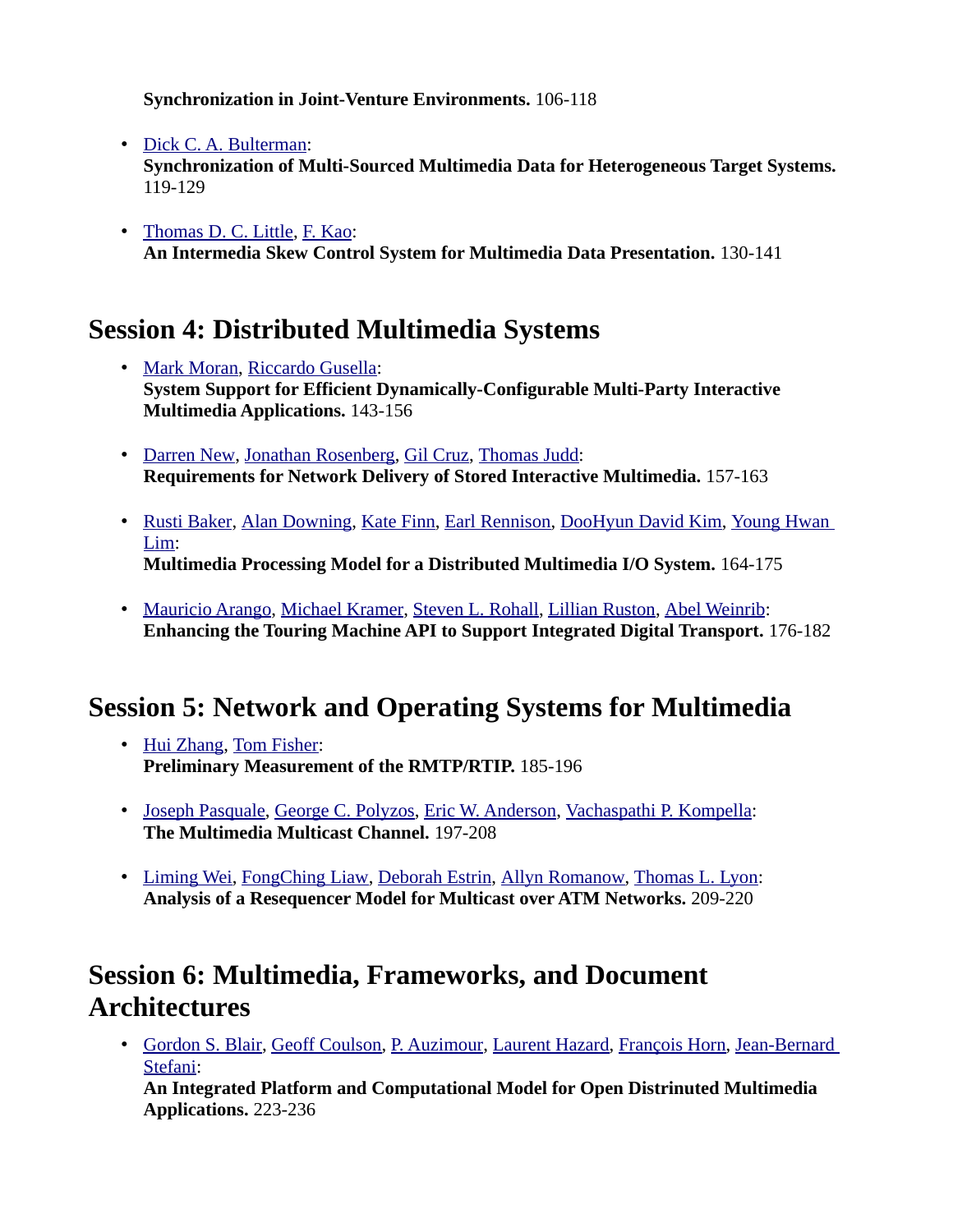- • [M. Cecelia Buchanan,](http://www.informatik.uni-trier.de/~ley/db/indices/a-tree/b/Buchanan:M=_Cecelia.html) [Polle Zellweger:](http://www.informatik.uni-trier.de/~ley/db/indices/a-tree/z/Zellweger:Polle.html) **Scheduling Multimedia Documents Using Temporal Constraints.** 237-249
- • [Thomas G. Aguierre Smith,](http://www.informatik.uni-trier.de/~ley/db/indices/a-tree/s/Smith:Thomas_G=_Aguierre.html) [Glorianna Davenport:](http://www.informatik.uni-trier.de/~ley/db/indices/a-tree/d/Davenport:Glorianna.html) **The Stratification System - A Design Emvironment for Random Access.** 250-261
- • [John F. Koegel:](http://www.informatik.uni-trier.de/~ley/db/indices/a-tree/k/Koegel:John_F=.html) **On the Design of Multimedia Interchange Formats.** 262-271

#### **Session 7: Multimedia Workstations and Platforms**

- • [Gerard A. Wall,](http://www.informatik.uni-trier.de/~ley/db/indices/a-tree/w/Wall:Gerard_A=.html) [James G. Hanko,](http://www.informatik.uni-trier.de/~ley/db/indices/a-tree/h/Hanko:James_G=.html) [J. Duane Northcutt:](http://www.informatik.uni-trier.de/~ley/db/indices/a-tree/n/Northcutt:J=_Duane.html) **Bus Bandwidth Management in a High Resolution Video Workstation.** 274-288
- • [Peter Druschel,](http://www.informatik.uni-trier.de/~ley/db/indices/a-tree/d/Druschel:Peter.html) [Mark B. Abbott,](http://www.informatik.uni-trier.de/~ley/db/indices/a-tree/a/Abbott:Mark_B=.html) [Michael A. Pagels,](http://www.informatik.uni-trier.de/~ley/db/indices/a-tree/p/Pagels:Michael_A=.html) [Larry L. Peterson:](http://www.informatik.uni-trier.de/~ley/db/indices/a-tree/p/Peterson:Larry_L=.html) **Analysis of I/O Subsystem Design for Multimedia Workstations.** 289-301
- • [Roger B. Dannenberg,](http://www.informatik.uni-trier.de/~ley/db/indices/a-tree/d/Dannenberg:Roger_B=.html) [Thomas P. Neuendorffer,](http://www.informatik.uni-trier.de/~ley/db/indices/a-tree/n/Neuendorffer:Thomas_P=.html) [Joseph M. Newcomer,](http://www.informatik.uni-trier.de/~ley/db/indices/a-tree/n/Newcomer:Joseph_M=.html) [Dean Rubine:](http://www.informatik.uni-trier.de/~ley/db/indices/a-tree/r/Rubine:Dean.html) **Tactus: Toolkit-Level Support for Synchronized Interactive Multimedia.** 302-313

#### **Sort Paper Session I: Scheduling and Synchronization**

- • [James Yee,](http://www.informatik.uni-trier.de/~ley/db/indices/a-tree/y/Yee:James.html) [Pravin Varaiya:](http://www.informatik.uni-trier.de/~ley/db/indices/a-tree/v/Varaiya:Pravin.html) **An Analytic Model for Real-Time Multimedia Disk Scheduling.** 315-320
- • [Tom Fisher:](http://www.informatik.uni-trier.de/~ley/db/indices/a-tree/f/Fisher:Tom.html) **Real-Time Scheduling Support in Ultrix-4.2 for Multimedia Communiation.** 321-327
- • [Srinivas Ramanathan,](http://www.informatik.uni-trier.de/~ley/db/indices/a-tree/r/Ramanathan:Srinivas.html) [P. Venkat Rangan:](http://www.informatik.uni-trier.de/~ley/db/indices/a-tree/r/Rangan:P=_Venkat.html) **Continous Media Synchronization in Distributed Multimedia Systems.** 328-335

# **Short Paper Session II: Architectures and Environments**

- • [Guy Cherry,](http://www.informatik.uni-trier.de/~ley/db/indices/a-tree/c/Cherry:Guy.html) [Jim Nussbaum,](http://www.informatik.uni-trier.de/~ley/db/indices/a-tree/n/Nussbaum:Jim.html) [Mayer D. Schwartz:](http://www.informatik.uni-trier.de/~ley/db/indices/a-tree/s/Schwartz:Mayer_D=.html) **High Speed Networks in the Digital TV Studio.** 337-340
- • [Eve M. Schooler:](http://www.informatik.uni-trier.de/~ley/db/indices/a-tree/s/Schooler:Eve_M=.html) **The Impact of Scaling on a Multimedia Connection Architecture.** 341-346

# **Short Paper Session III: Networking and Protocol Support**

• [Sugih Jamin,](http://www.informatik.uni-trier.de/~ley/db/indices/a-tree/j/Jamin:Sugih.html) [Scott Shenker,](http://www.informatik.uni-trier.de/~ley/db/indices/a-tree/s/Shenker:Scott.html) [Lixia Zhang,](http://www.informatik.uni-trier.de/~ley/db/indices/a-tree/z/Zhang:Lixia.html) [David D. Clark:](http://www.informatik.uni-trier.de/~ley/db/indices/a-tree/c/Clark:David_D=.html) **An Admission Control Algorithm for Predictive Real-Time Service (Extended Abstract).**